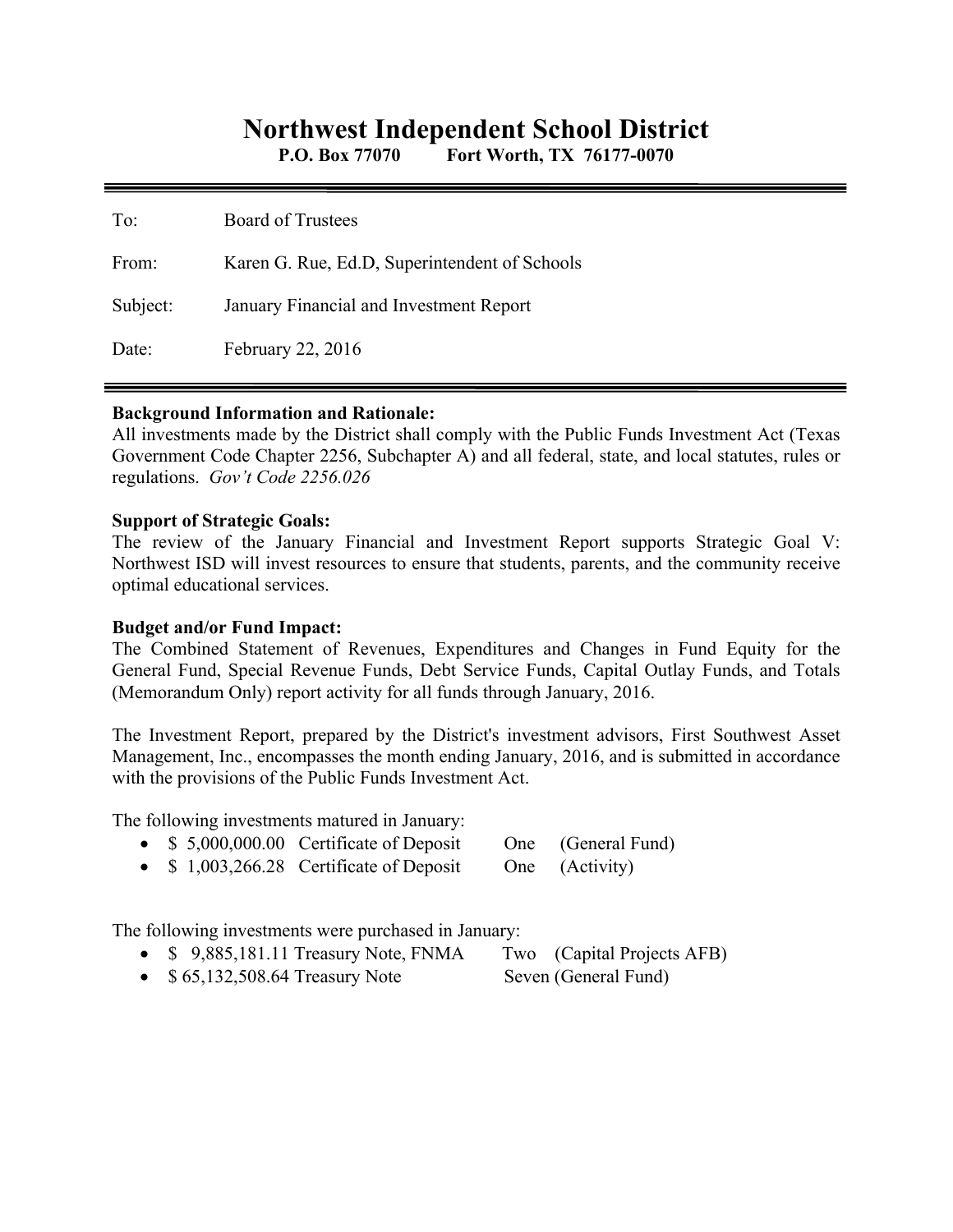Investments for the District's General Fund, Debt Service Funds, Capital Projects Funds, and Internal Service Funds total \$309,002,660.77 as of January 31, 2016.

|                               | Yield           |                     |
|-------------------------------|-----------------|---------------------|
|                               | to              |                     |
| <b>Fund</b>                   | <b>Maturity</b> | <b>Market Value</b> |
| General Fund                  | 0.482%          | 119,469,018.05      |
| Special Revenue Funds         | 0.267%          | 1,169,456.84        |
| Debt Service Funds            | 0.295%          | 56,916,095.59       |
| <b>Capital Projects Funds</b> | 0.389%          | 93,320,471.69       |
| Capital Projects Funds - AFB  | 0.479%          | 38,127,618.60       |
| Total                         | 0.418%          | \$309,002,660.77    |

Board Policy states that, "The investment portfolio shall be diversified in terms of investment instruments, maturity scheduling, and financial institutions to reduce risk of loss resulting from over concentration of assets in a specific class of investments, specific maturity, or specific issuer."

The District portfolio is concentrated in terms of **investment instruments** (Certificates of Deposit). These concerns are addressed by the low risk nature of the certificates of deposit and the maintenance of collateral by the various financial institutions to guarantee the safety of the investments.



| <b>Portfolio Composition by Security Type</b> |       | <b>Portfolio Composition by Issuer</b> |        |
|-----------------------------------------------|-------|----------------------------------------|--------|
| Local Government Investment Pool              | 19%   | Texpool                                | 19%    |
| Certificates of Deposit                       | 46%   | Plains                                 | 32%    |
| <b>Bank Deposit</b>                           | 11%   | Compass                                | $11\%$ |
| <b>Agency Bullet</b>                          | $2\%$ | EastWest                               | 6%     |
| Treasury                                      | 23%   | <b>US</b> Treasury                     | 23%    |
|                                               |       | Woodhaven                              | 3%     |
|                                               |       | Other Issuers                          | $5\%$  |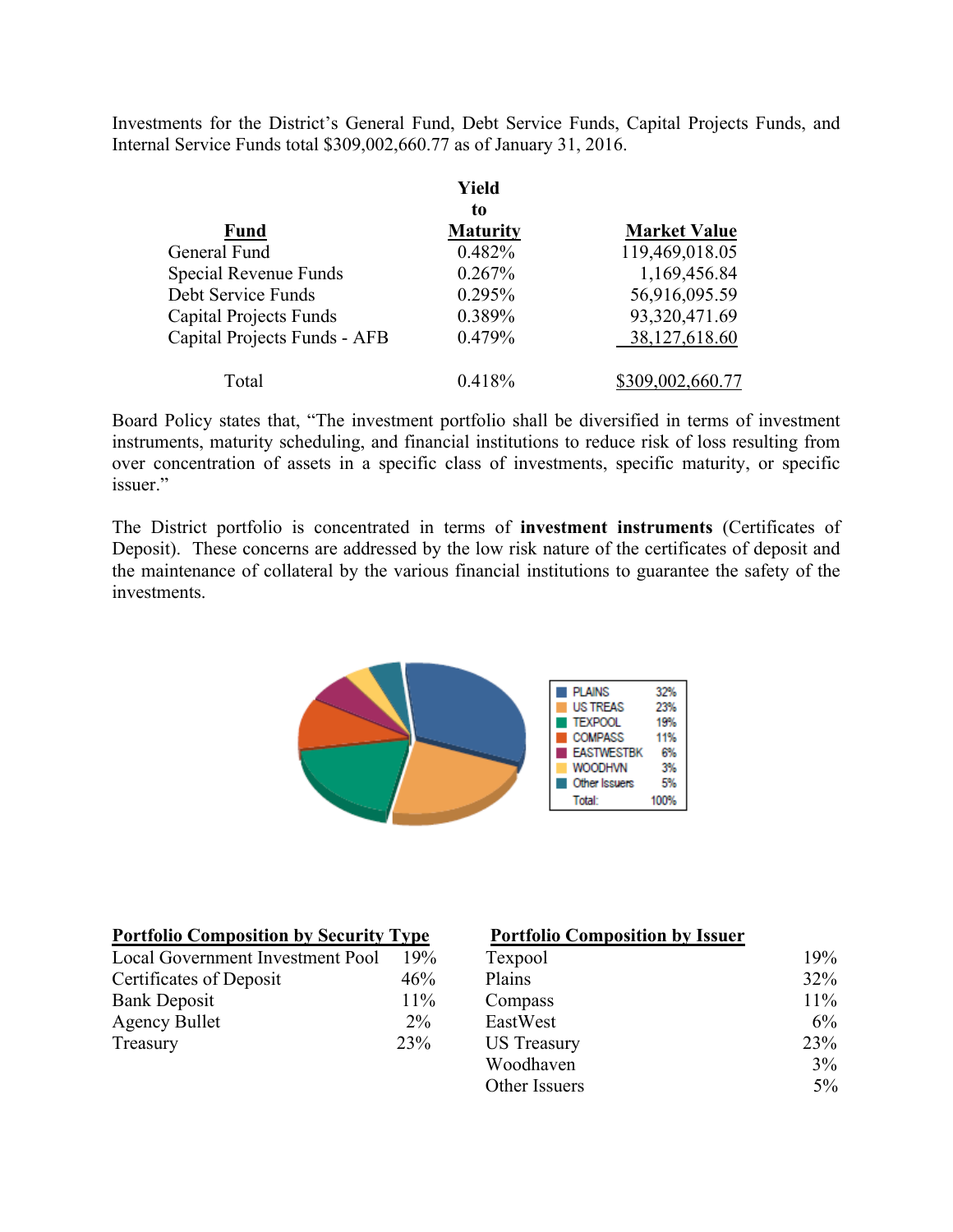The District portfolio is diversified in terms of **maturity scheduling:** 



#### **Maturity Schedule**

| Overnight       | 30% | \$93,455,051.28  |
|-----------------|-----|------------------|
| $0 - 3$ Months  | 15% | 45, 101, 240.07  |
| $3 - 6$ Months  | 16% | 50, 514, 732. 56 |
| $6 - 12$ Months | 39% | 119,931,636.86   |

The District portfolio currently outperforms all the **benchmark comparisons**.



Note 1: CMT stands for Constant Maturity Treasury. This data is published in Federal Reserve Statistical Release 1:15 and represents an average of all actively traded Treasury securities having that time remaining until ma

Note 2: Benchmark data for TexPool is the monthly average yield.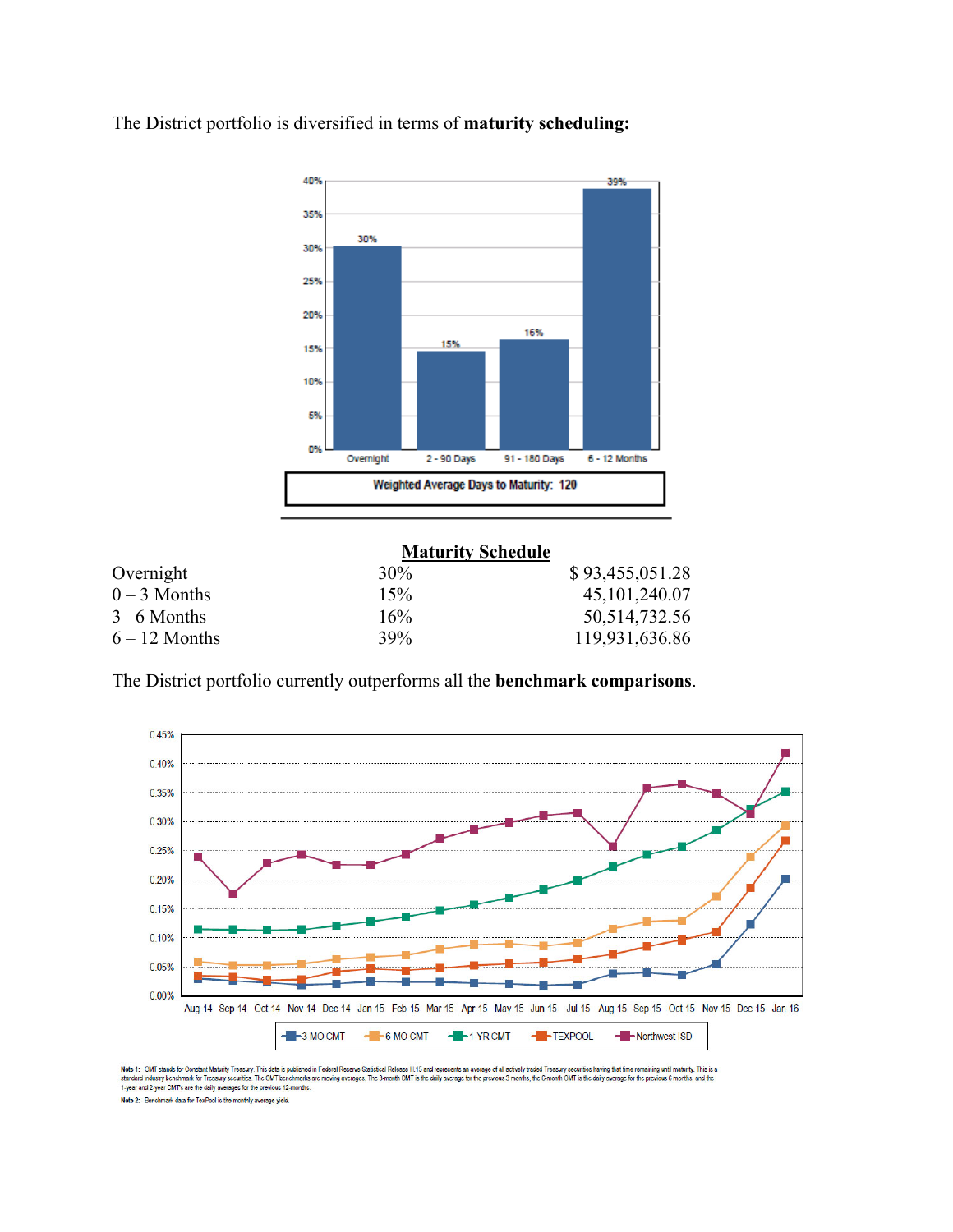![](_page_3_Figure_0.jpeg)

# The **TexPool Economic & Market Commentary for February, 2016**, notes that,

# **Can't blame the Fed this time**

In December, the Federal Reserve took its customary two days to deliberate before releasing its decision to lift rates off near zero for the first time in seven years. But for the market, the verdict is still out. With the recent volatility, some are questioning if the hike was the correct move. We think it was and that the market turbulence has more to do with significant overseas economic issues and oil prices than a small, 25 basis-point increase in rates.

The reverse may be true, however: These external factors may very well have an impact on the Federal Open Market Committee (FOMC) going forward, delaying its plan to increase rates. Or, and this is just speculation, the Fed might be using the global worries as a scapegoat, as it is more concerned with the health of the U.S. economy than it would like to admit. Of course, that is its mandate, but the Fed would not be keen to communicate that the same economy it had enough faith in to hike rates, is now stalling only a month later. The statement from the most recent FOMC meeting in late January stated it can't ignore what is happening on a global basis. But it is easy for policymakers to say that rather than pointing to the domestic economy having taken a step back, especially as they likely still think it is on the right track in the medium to long term.

This is not to suggest the policymakers are second guessing themselves at this point, but we do think they would like to make fewer hikes this year without looking like they are second guessing themselves. The January statement did say they see strength in the economy despite the few pockets of weakness and low inflation in the near term. But they might delay or slow the hike schedule, possibly raising rates every third FOMC meeting rather than every other, waiting till the second quarter to hike and then enacting the every-other-meeting schedule. It will depend upon the domestic statistics; the global markets will have much less of an impact on the decisions. We think the more likely year-end federal funds level will be 1% rather than 1.75%. The London interbank offered rate (Libor) is certainly not pricing in a big move, staying steady over January at around 43, 61 and 85 basis points for 1-, 3- and 6-month, respectively.